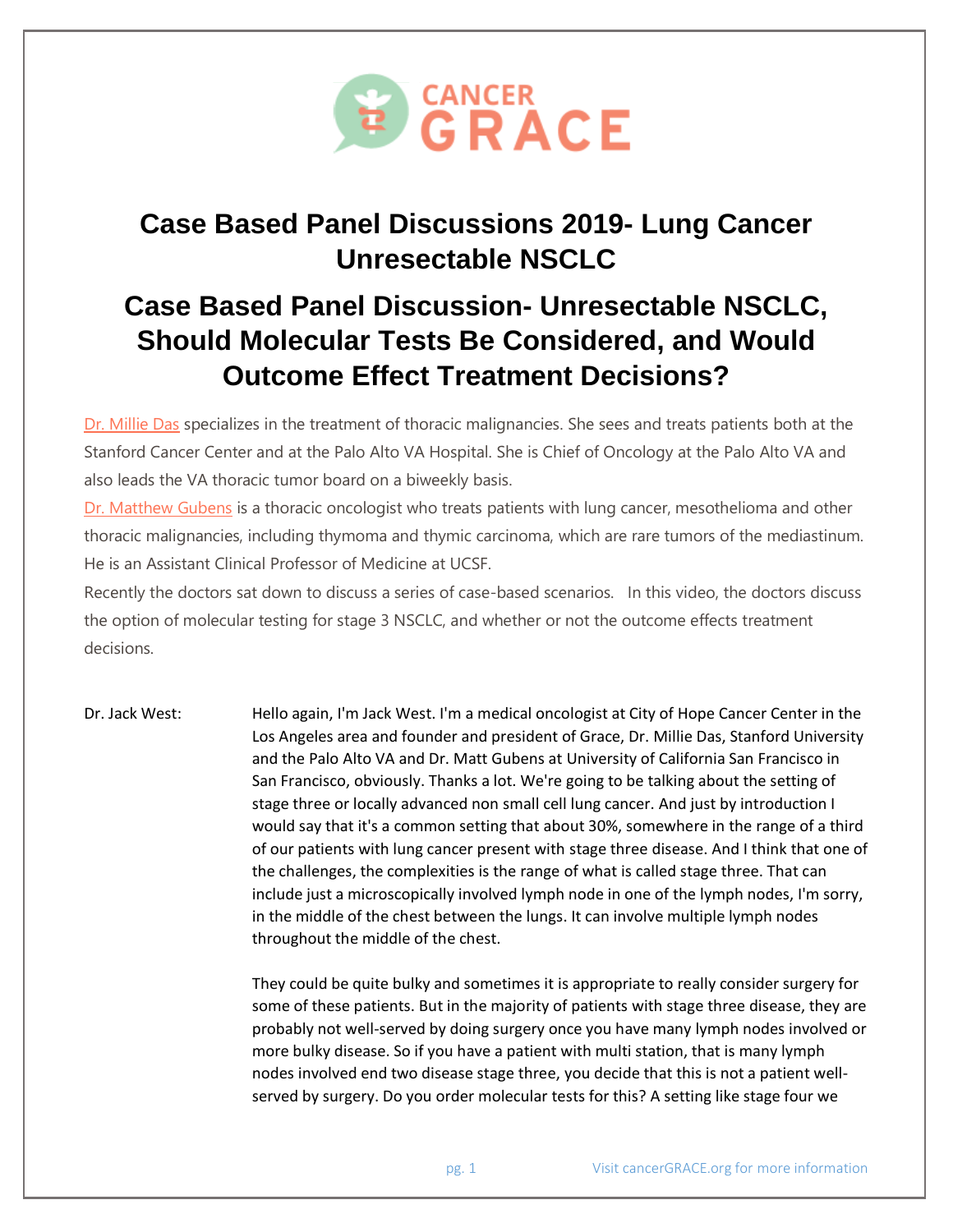

routinely do, but in stage three, it's not clear whether we would use this information or whether you would order molecular testing. So if you have someone say with an adenocarcinoma, which is one that would have a reasonable chance of having a mutation, do you order it? And think how this might inform your management? Or do you say this is not a setting where that standard don't ask, don't tell. It's only going to complicate things. So what is your approach for a patient who would otherwise be a candidate for chemo and radiation followed by typically immune based therapy now?

- Dr. Matthew Gubens: Yeah. So I think that's a really important point that we, in the academic setting, we kind of always want as much information as we can get. And so, I think from our point of view, we're always getting it mostly to kind of triage patients for potential involvement in clinical trials. There's also an element of prognosis. We do know that even stage for stage certain mutations might actually portend better outcomes. But I think another practical reason is, and we'll talk a lot about we're treating these patients for cure. We hope that our chemo and radiation plus or minus surgery, plus or minus immunotherapy is going to cure the patient. But still a majority of these patients will progress. And sometimes it's nice to have this information in our back pocket so that if and when they do progress, we're not starting from scratch and starting that four week clock toward getting those data to get them started on treatment. So for all those reasons, we do tend to get it, but I fully acknowledge that generally I'm not going to use it in my treatment decisions for these patients.
- Dr. Jack West: Do you think it should be any kind of standard of care? I mean, what if a colleague out in the community asks you if they should be doing it? Do you say it's an option but not a standard or do you recommend it?
- Dr. Matthew Gubens: That's probably how I would pitch it as an option. Not a standard. That's how I would say it.
- Dr. Millie Das: That's exactly what I would say. I, you know, I don't think it really informs our treatment decisions right now. Outside of a clinical trial, we did have the NRG oncology trial and open at Stanford where patients with EGFR and ALK, were randomized to receive either, you know, targeted therapy, lead in two months targeted therapy followed by chemo radiation versus just going straight to chemo radiation. So of course, in that context it was important to know whether a patient had EGFR ALK. Although I think that study I think has closed because it is tough to get that information and it's not part of standard practice. And so it's not something I would generally do as or recommend as standard practice. But again, in an academic setting, I think it's useful to have that information. From a practical standpoint, I've asked our pathologist to send molecular testing on any lung cancer specimen just as a reflexive testing. And so I do generally have that information, but I, you know, do I act on it in these patients with stage three disease? No, I generally do not.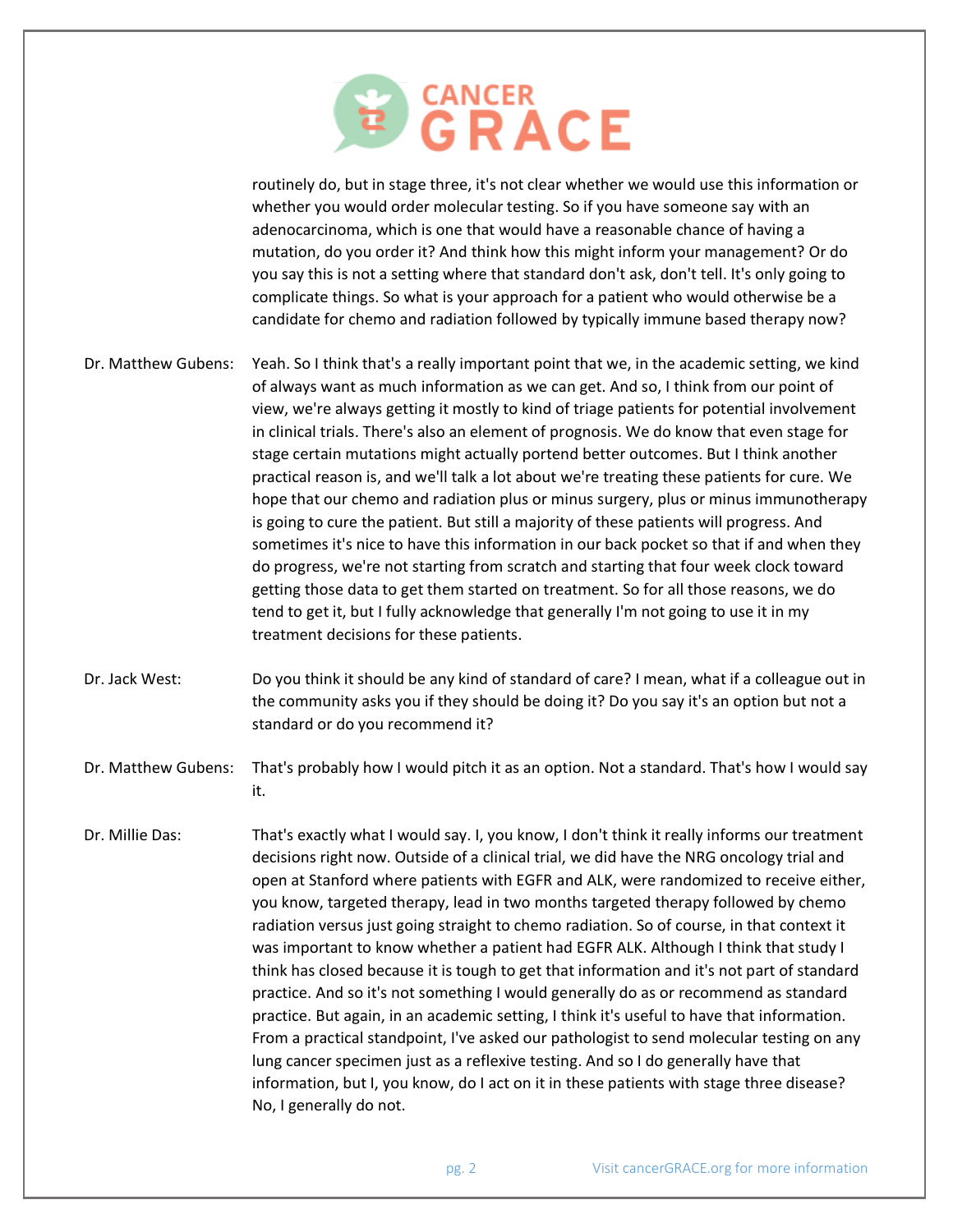

- Dr. Jack West: Do you have any concerns whether in your practice or for people out in the community that this testing costs money and maybe won't be covered by an insurance?
- Dr. Millie Das: I didn't. That's something to consider. Yeah, I think I'm a little bit naive when it comes to that, working in an academic and then also government you know, facilities I don't think as much about that, but I think that, that brings up a great point, especially if it's not going to alter your management
- Dr. Matthew Gubens: To cut to the chase. I would never tell a patient to spend \$5,000 on these results. You know, we usually get, it either gets forgiven or the university kind of kind of eats the cost, but I completely agree that I wouldn't go out of my way to recommend it because it's not going to change practice in the short term.
- Dr. Jack West: So if you had a never smoker with an EGFR mutation that you identified the key trial that we use to guide our treatment for stage three lung cancer, which is called Pacific, gave chemo and radiation, and then follow that up to a year of Imfinzi durvalumab immunotherapy in patients who hadn't progressed. And there's a clear survival benefit. This has become our standard of care. But in a subset analysis, looking at the various variables that seem to be associated with more or less benefit, the patients with an EGFR mutation did not seem to get a benefit. And in patients with stage four disease, the patients with an EGFR mutation often get pretty minimal benefit from immune therapy. Would that inform your decision? You both said that you generally wouldn't use molecular testing to guide decision making, but does this information about the subset of EGFR mutation positive patients lead you to feel that you'd be less enthused about recommending Imfinzi or even consider giving an EGFR inhibitor as consolidation in this setting? Millie?
- Dr. Millie Das: Yeah, I mean, I think that that does bring up a very good point. So I think it's a conversation that you have with your patients. And you know, especially when we're not seeing that benefit and it's committing a patient to an additional year of therapy that otherwise they wouldn't necessarily need or be coming in for. So talking to them about this particular subset analysis, I think one of the things that also comes up in these EGFR patients is if they do recur or progress after chemo radiation, and you're going to be offering them a Summerton or Tagrisso. There's some worry about the overlap of them having received durvalumab and Summerton and the risk of pneumonitis in that setting. And I think that that complicates things even more. So. I probably wouldn't recommend the durvalumab as strongly in a EGFR patient if I have that information up front. Again, have a conversation with them about that. And I would also just bring up the concern for the risk of pneumonitis if we were to have to switch to durvalumab.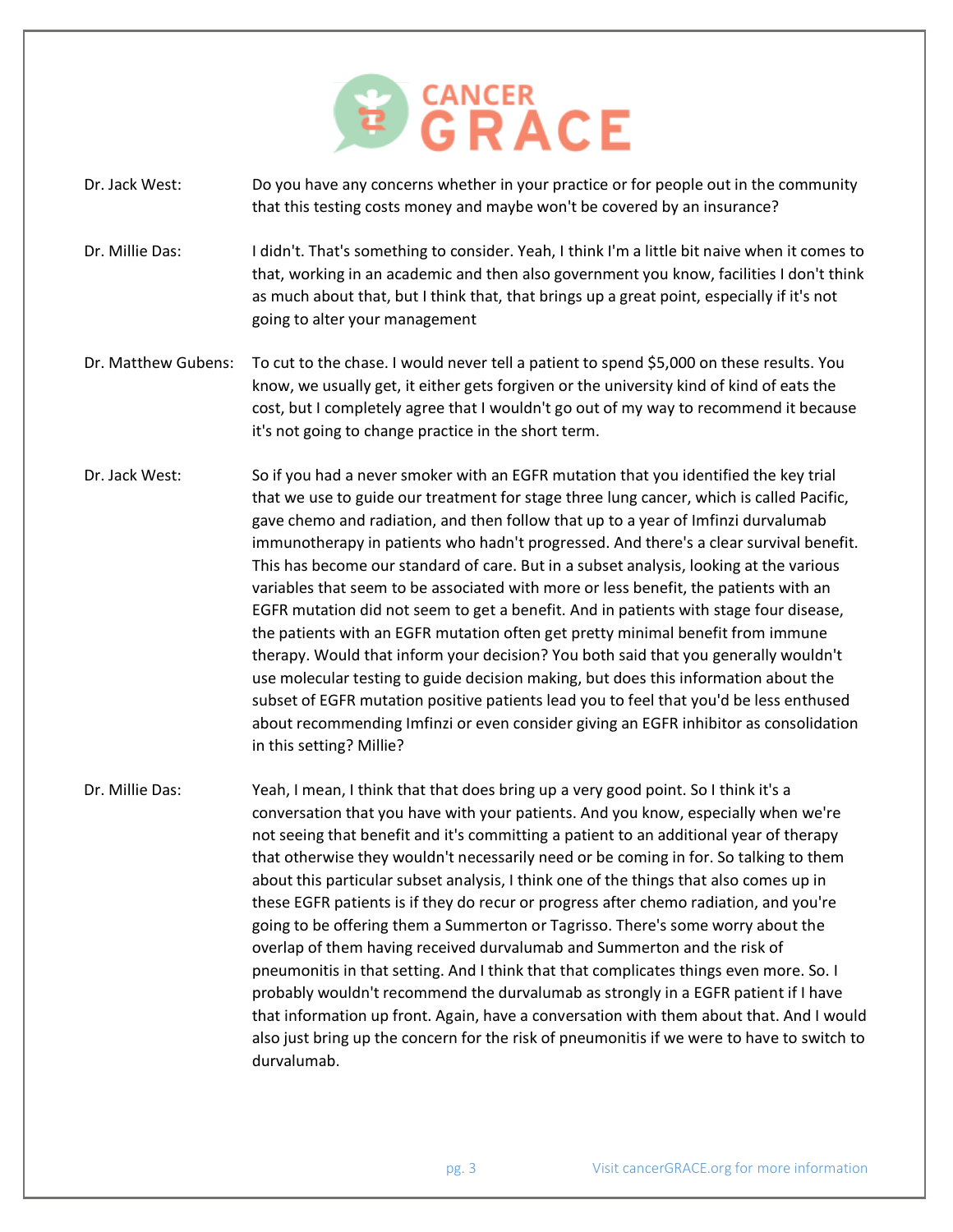

Dr. Jack West: So to have a thorough discussion and then come out of that as a shared decision about whether to proceed. Matt, what's your impression?

Dr. Matthew Gubens: I think it's a tough issue and warrants a lot of discussion. We have to kind of take a step back and realize that there are only about, I think 44 or 45 patients with EGFR that were recognized on this trial. So we're talking about very small numbers. So I admit that to my patients and I've had this conversation with a couple of patients who had EGFR mutations often these are very savvy patients anyway, their demographics and I've shown them the slide that talks about how these patients did with such a small patient population. It's hard to know what the real answer is and the point estimate meaning kind of if you have to put a number down, how much should they benefit, did slightly favor durvalumab or Imfinzi, but it just was huge, what we call aerobars, kind of a lot of variability that we don't really know the answer.

> So the couple of patients I've talked about have chosen to do it, but I think all of these points are well taken that you're committing patients to a year of drugs that, granted it's easier for most patients in chemo radiation, it has real honest to goodness side effects. And one of my EGFRs patients came off for autoimmune diabetes. She will be on insulin for the rest of her life for a treatment that we're not sure improved overall survival benefit. And on the other hand, you know, you're also, this is the one we are looking for a cure here and I think patients are looking for anything that might even marginally add to that cure rate. EGFR numbers don't cure, as far as we know with the data we have. So it's a conversation. But I think it does speak to the fact that we need to be including [inaudible] outpatients in these immunotherapy trials. A lot of the companies that run these trials exclude them.

- Dr. Jack West: Study them more systematically than just.
- Dr. Matthew Gubens: List numbers. Exactly. I think that's important to you.
- Dr. Jack West: You know, you make the very good point that A, these are patients who could be cured without this. I mean, before we were using immunotherapy, people did get cured. It's not as common as we would like, but it's not astronomically low chances. It's maybe one in five at best, one in four, but possible that the survival is better with immunotherapy. And I think because of that, in a high risk situation, it justifies kind of accepting some risk and going for the brass ring. But we do need to not be cavalier about the risks of bad interactions. Like if we are going to be giving Tagrisso afterward if they progress. So these are tough questions.
- Dr. Matthew Gubens: And I will say for those patients for generally on durvalumab, on Imfinzi, I will get imaging every three months. But especially of that EFGR patient, I sure want to find that progression. If it's going to happen early, I want to have a chance to wash out the